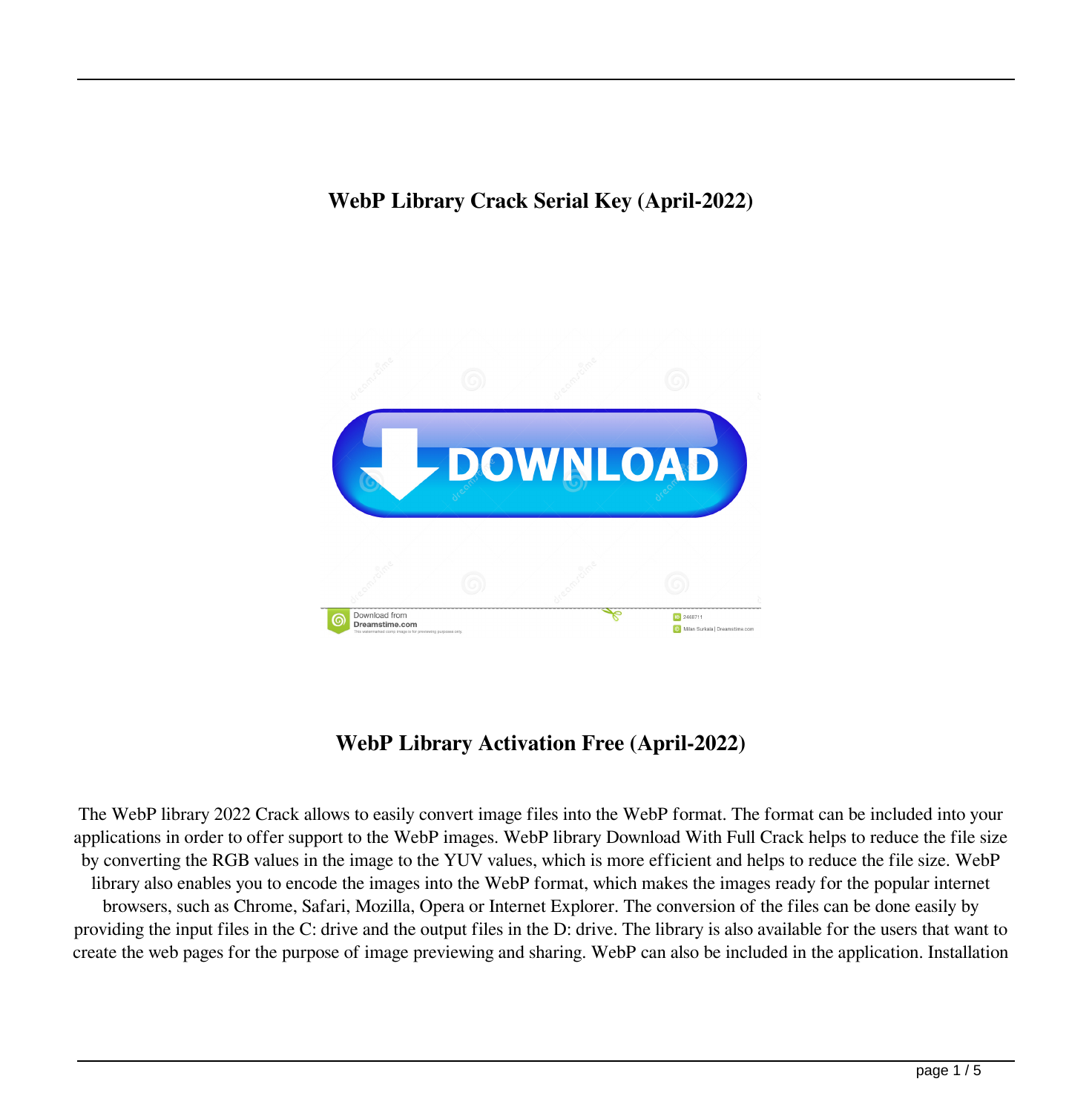of WebP library: The WebP library can be easily installed by following the steps listed below. Right click on the mouse over the desktop and select the option New. Select the option "Shortcut" and enter the text "WebP Converter". Press the "OK" button in order to open the "Shortcut". Right click on the icon, select the option Properties. Navigate to the "Shortcut" Properties by using the arrows in the left side panel. Click on the option "Shortcut" and select the option Edit. In the "Shortcut" Properties dialog, navigate to the "Target" tab. Select the option "Create Shortcut here". Enter the path in the "Target" text box. In the "Target" text box, enter "C:\Users\". Click on the "OK" button in order to complete the process. As a last step, you should right click over the folder and select the option "Properties". Navigate to the "Shortcut" tab. Select the option "Shortcut type" and change the value to "Directory". Click on the "OK" button in order to apply the changes. Close the "Shortcut" Properties. As a

#### **WebP Library**

This key macro defines a variable with a 64-bit type for the 64-bit integer data type for keys. This type is a type supported by the ANSI C language. CONFIGURATION DATA FOR THE ARM NEON SIMD Instructions In order to enable the ANSI C support for the ARM NEON SIMD instructions, you must define the ARM\_NEON\_ENABLE macro in the application. For example: #define ARM\_NEON\_ENABLE #include A number of applications such as the ZYNQMP SDK include the ARM\_NEON\_ENABLE macro definition. As a result, the ZYNQMP SDK allows you to use the ARM NEON SIMD instructions in your application and also generate code in the ARM NEON SIMD instruction set. If you need to know the actual ARM NEON SIMD instruction set or how to use them, please check the ARM\_NEON\_ENABLE macro in the SDK. NUMBER OF ALIGNED MEMORY LOCATIONS The ARM NEON SIMD instructions require alignment of the memory operands to a 32-bit boundary. Therefore, if the alignment requirement is violated, the program will not be generated. The ZYNQMP SDK applies the ARM NEON SIMD instructions to small image elements. It treats each 16-byte image element as a single SIMD register. Therefore, it requires the memory operands to be aligned to a 32-bit boundary, and the size of the image must be a multiple of 32 bytes. If you want to use the ARM NEON SIMD instructions in your application, you should make sure the alignment requirement is met. For example, when you want to use the NEON SIMD instructions, you should align the image memory to a 16-byte boundary by setting the IMAGE\_ALIGNED macro in the Makefile. For example, if you want to use the ARM NEON SIMD instructions in your application and the IMAGE\_ALIGNED macro is set to 16, you should follow these steps to generate the program with ARM NEON SIMD instructions: STEP 1: Compile the application. To compile the application with the ARM NEON SIMD instructions, you must include the NEON library, the C library and the ARM\_NEON.h header in the application. The example below shows how to include the NEON library, the C library and the header in an application: 81e310abbf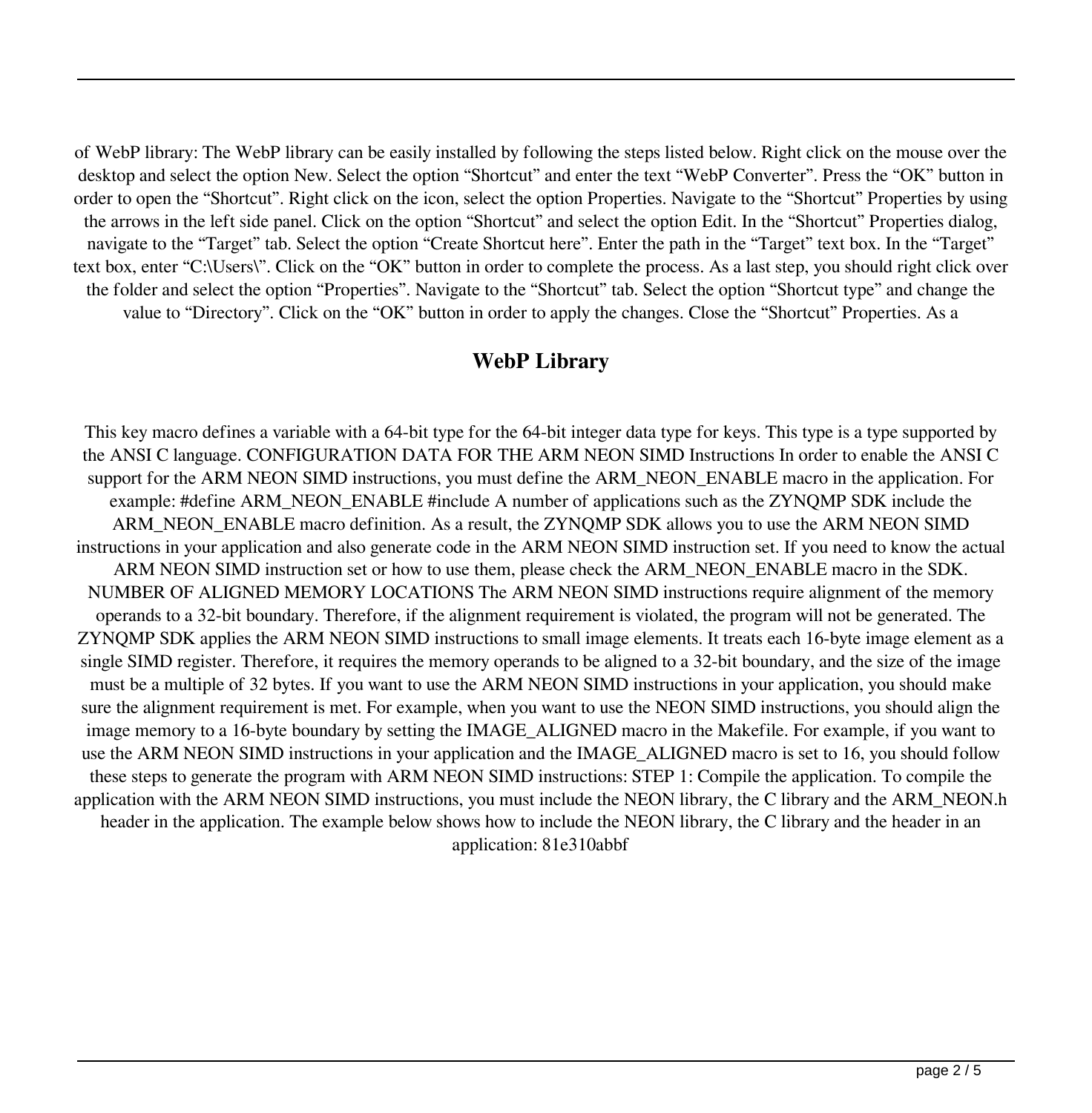# **WebP Library Crack With Keygen [Updated] 2022**

How to use the executable file? You can use the executable file directly from the Command Prompt, without installing the library in the computer. To convert the image format to the WebP format: In the command prompt, use the following syntax: C:\> WebPConvert.exe -to WebP -in C:\Users\%username%\Downloads\test.JPG -out C:\Users\%username%\Downloads\test.WebP To convert the image format to the WebP format: In the command prompt, use the following syntax: C:\> WebPConvert.exe -to WebP -in C:\Users\%username%\Downloads\test.JPG -out C:\Users\%username%\Downloads\test.WebP Example: Suppose that the folder C:\Users\p82443\Downloads contains the image file test.JPG. Now, you need to convert the image format to the WebP format using the WebPConvert.exe utility. The image format to the WebP format is not stored in the WebPConvert.exe executable file. The C:\Users\p82443\Downloads\test.WebP file that was created by the WebPConvert.exe utility is written to the specified output location. The image format that was converted into the WebP format is stored in the test.JPG file. The following figure shows the folder C:\Users\p82443\Downloads. The test.JPG file is the file that is written into the WebPConvert.exe executable file. The following figure shows the test.JPG file. The test.WebP file is the file that was created by the WebPConvert.exe utility. Now, you need to edit the folder C:\Users\p82443\Downloads. You need to remove the test.JPG file and the test.WebP file. Now, you need to add the test.WebP file to the folder C:\Users\p82443\Downloads. Use the properties of the folder C:\Users\p82443\Downloads, in order to display the properties of the C:\Users\p82443\Downloads\test

#### **What's New in the WebP Library?**

The WebP library is a useful tool for the users that want to convert popular image formats such as JPG, PNG or TIFF in the WebP format. The library can be included in your applications in order to provide support for the WebP format. You can also use the command line utilities in order to encode and decode images. The Command Prompt window allows you to view the available arguments and to enter the conversion parameters. I have absolutely no faith in using a utility for you. That is like handing over a car with a disabled steering wheel and asking someone else to control it. I understand that C# is closed source, and that VB.net is somewhat of a compromise and the BCL is also closed, but who uses these things and what are the chances that someone will care to upgrade your code to a newer version of these if you use a utility? What I am trying to say is that I find the whole point of this discussion pretty funny. The fact that you are writing something that would be a chore for someone to maintain and throw it out there to the world for everyone to download and use without your permission. Does that sound like a good idea to you? Are you trying to prove a point? I wish I understood your comment more. I'm trying to say that I think that it would be difficult for someone to maintain a program. In order to maintain something one must have the skill to maintain that thing. So when I'm saying that someone would not be able to maintain that code, I'm saying that they don't have the skills to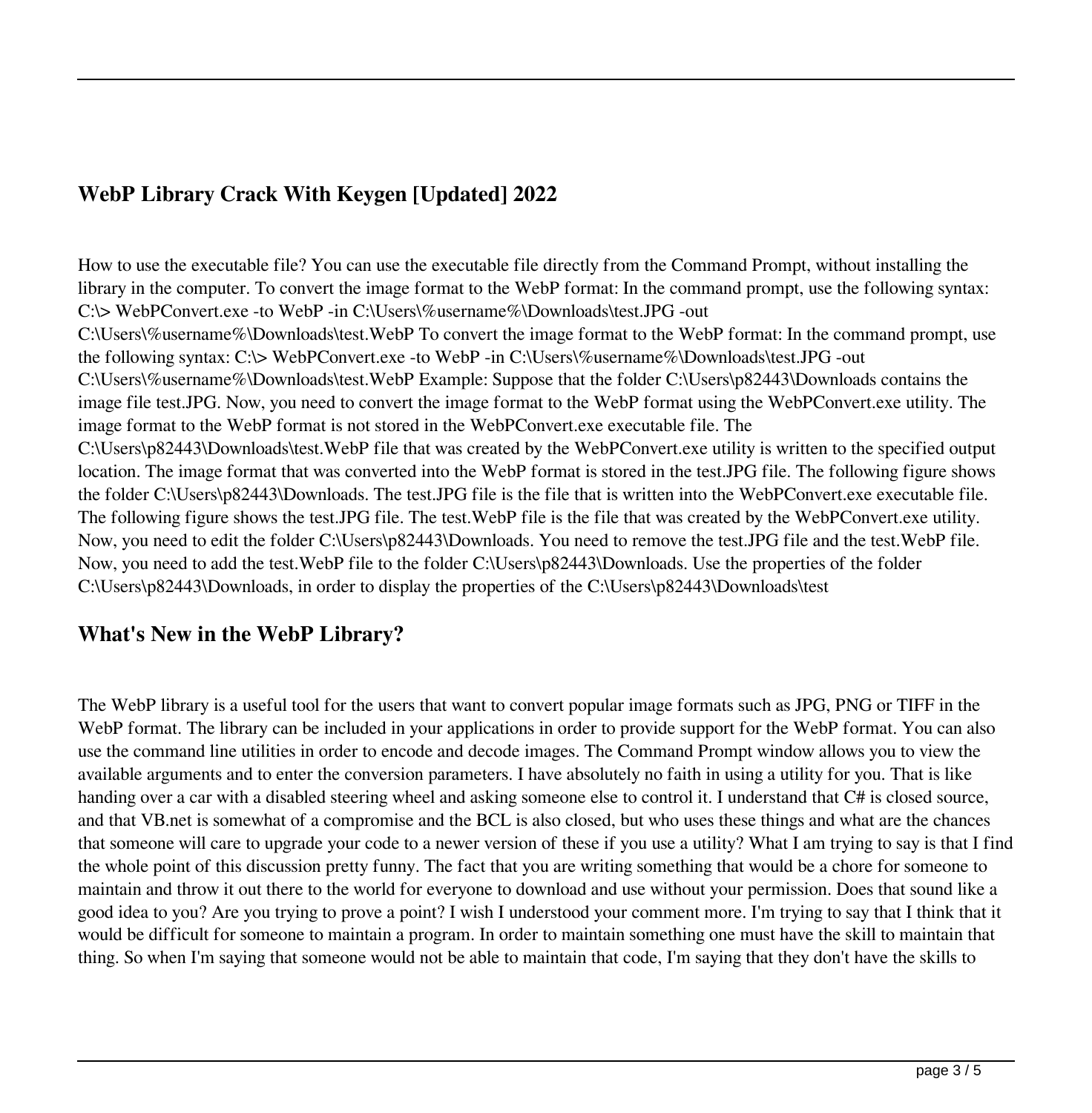maintain it. Vaughan, I'm just trying to figure out what the value of this code is. Is it because you want to show off how "good" you are in C#? Is it because you want to show that it's not that difficult to write a big thing like this in VB.NET? Is it because you're upset that the BCL isn't open-source, and now you want to do something to offset that? Is it because you just want to hear yourself talk? To each his own. I'm just not sure that the people who would use this in the first place would care that you had written it, or that the maintainers of your code would care that you had written it, and whether they would be able to maintain it over time. But I don't know. So perhaps I'm just being a bit mean.# -\*- coding: utf-8 -\*- # Generated by Django 1.11.20 on 2019-07-28 20:29 from \_\_future\_\_ import unicode\_literals from django.db import migrations import  $d$  jango.db.models.deletion class Migration(migrations. Migration): dependencies = [